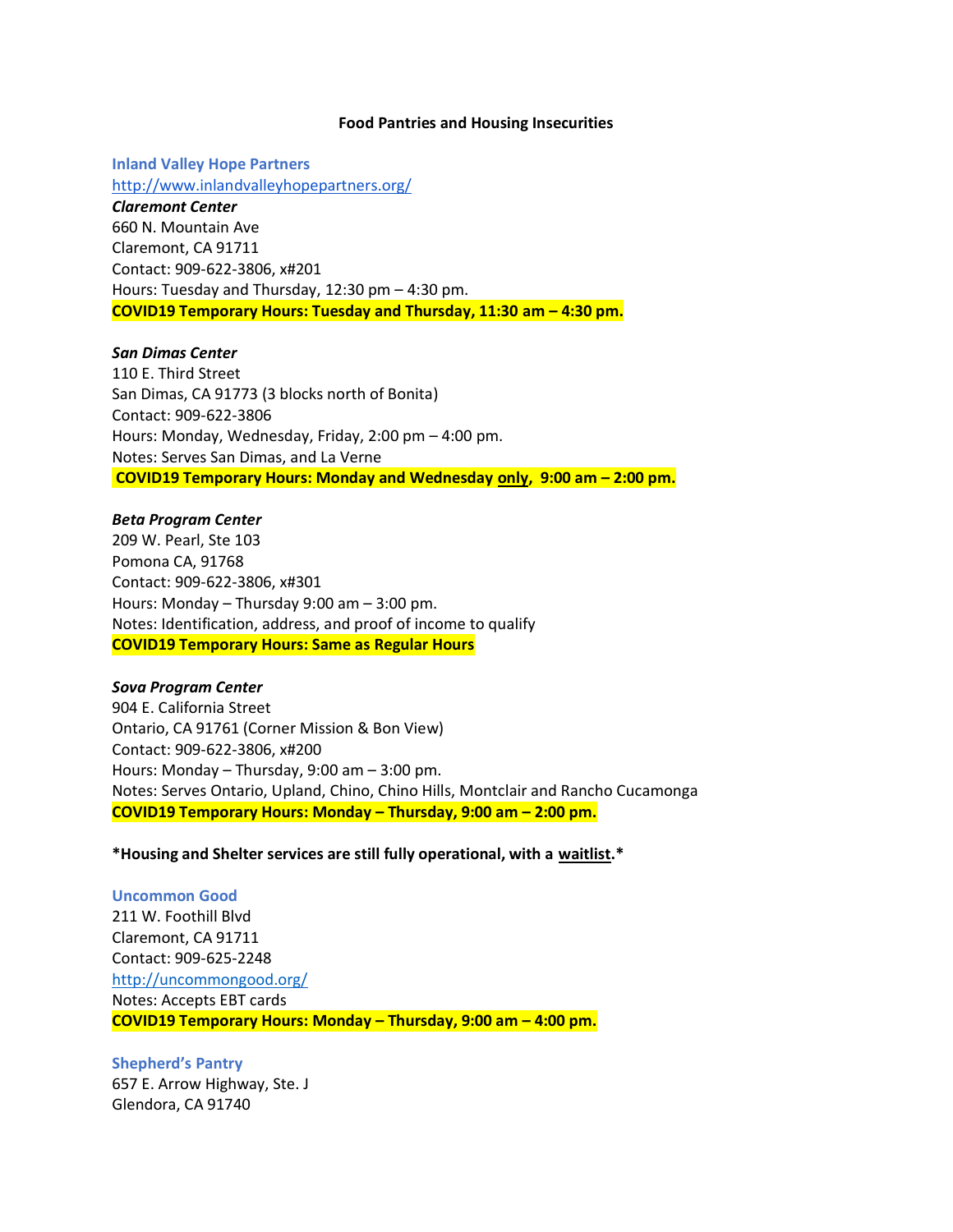Contact: 626-852-7801 Hours: Wednesday and Thursday, 5:00 pm – 7:00 pm. <http://www.shepherdspantry.com/> Notes: Identification and proof of Los Angeles County residency.

# **COVID19 Updates:**

- Hours remain the same.
- Food distribution will be available via drive thru.
- For those arriving on foot, bus or bike, assistance will be available outside of the building.
- Additional services such as includes clothing distribution, prayer support, resource counseling, haircuts or childcare/tutoring will be temporarily closed.

## **Foothill Family Shelter, Inc.**

1501 W. 9th St, Ste D Upland, CA 91786 Contact: 909-920-5568 Hours: Tuesday – Friday, 9:00 am – 5:00 pm (closed 12:00 pm – 1:00 pm for lunch). <https://www.foothillfamilyshelter.org/>

Notes: Proof of residency in Upland, Ontario, Montclair, Pomona, Claremont, or Rancho Cucamonga **COVID19 Temporary Hours: Tuesdays and Fridays, 9:00 am – 5:00 pm (closed 12:00 pm – 1:00 pm for lunch).**

## **House of Ruth**

Assisting Families Victimized by Domestic Violence Contact: 909-623-4364

• Immediate 24/7 Hotline: 877-988-5559

Hours: Monday – Friday, 9:00 am – 5:00 pm.

<http://houseofruthinc.org/>

## **COVID19 Updates:**

• House of Ruth will remain open and continue providing shelter. Crisis services are available remotely via telephone.

### **WINGS Domestic Violence Program**

943 N. Grand Ave Covina, CA 91724 Contact: 626-960-2995

- Domestic Violence Services 24-hour helpline: 626- 967-0658
- Senior Services 24-hour message line: 626- 214-9467

Hours: Monday – Friday, 9:00 am – 5:00 pm.

### [http://www.ywcasgv.org](http://www.ywcasgv.org/)

## **COVID19 Updates:**

- WCA San Gabriel Valley will remain in operation in order to provide modified programming in three essential areas: domestic violence, senior services, and case management.
- **Domestic Violence:** 
	- $\circ$  The YWCA SGV will continue to provide residential domestic violence shelter services and will take all precautions to minimize client and staff risk of infection. Non-residential domestic violence services have shifted to virtual and telework means. For Domestic Violence services, please call the YWCA-SGV WINGS 24-hour help line at 626-967-0658.